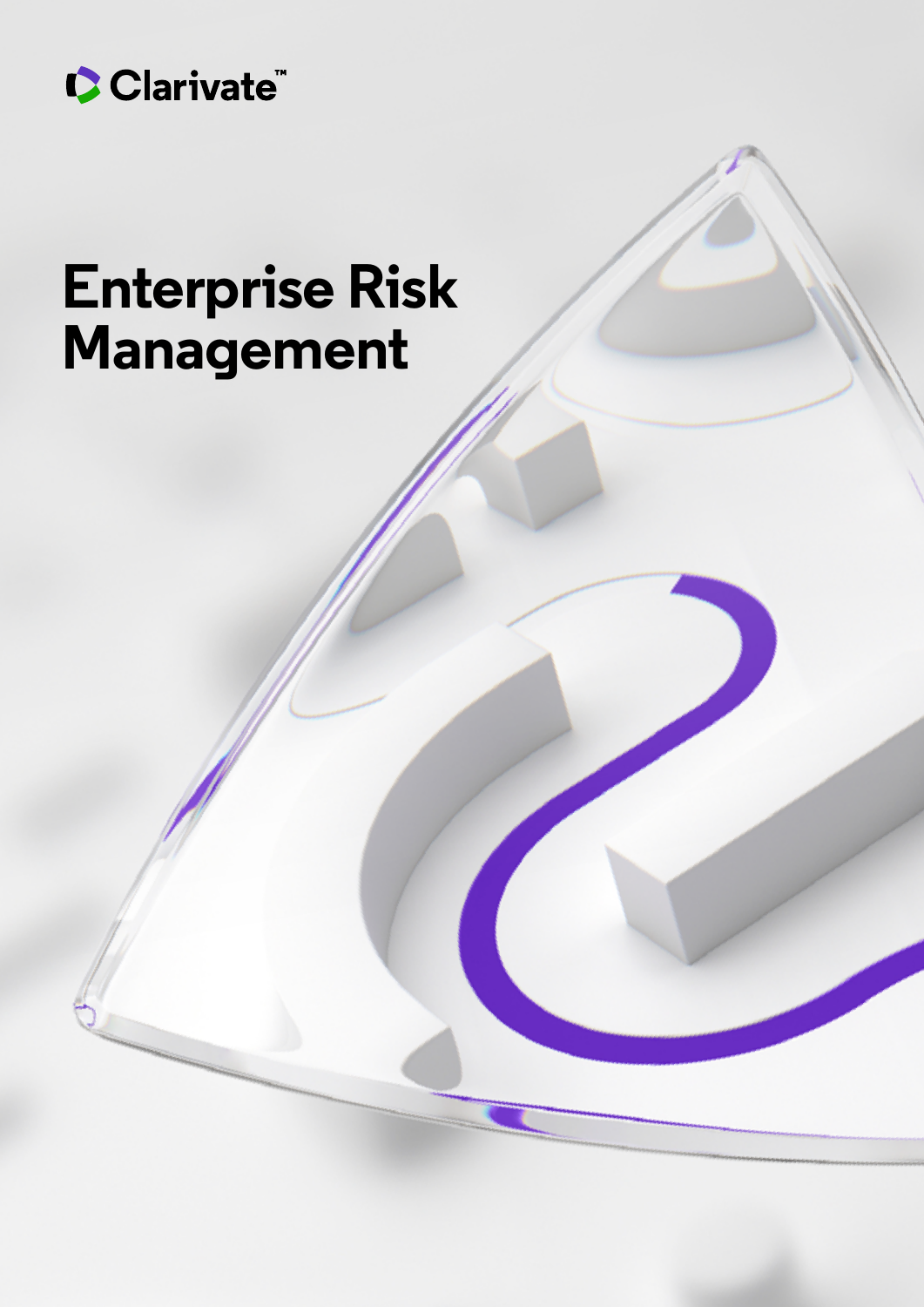# **Our commitment**

Clarivate's Board of Directors ('Board') and Executive Leadership Team are fully committed to ensuring that risk management is a core capability and an integral part of the company's activities.

## **The company's overarching Enterprise Risk Management (ERM) Framework is developed to support the business by:**

- **• Fostering** a risk intelligent culture by establishing a common language, culture and direction related to risk management
- **• Facilitating** open communication between management and the Board with respect to risk
- **• Assisting** the company in achieving its strategic goals by embedding a systematic approach to identifying, analyzing, mitigating and reporting risk and controls
- **• Understanding** critical risks (value protection) and opportunities (value creation) in the organization's activities and strategy
- **• Assigning** clear governance roles for risk management oversight and continuous evaluation of the framework and risk management processes
- **• Improving** the business performance, operational efficiency, and its results as ERM balances governance, risk and opportunity management, compliance and financial reporting
- **• Measuring** and trending level of risks over time
- **• Protecting** the company's brand and reputation

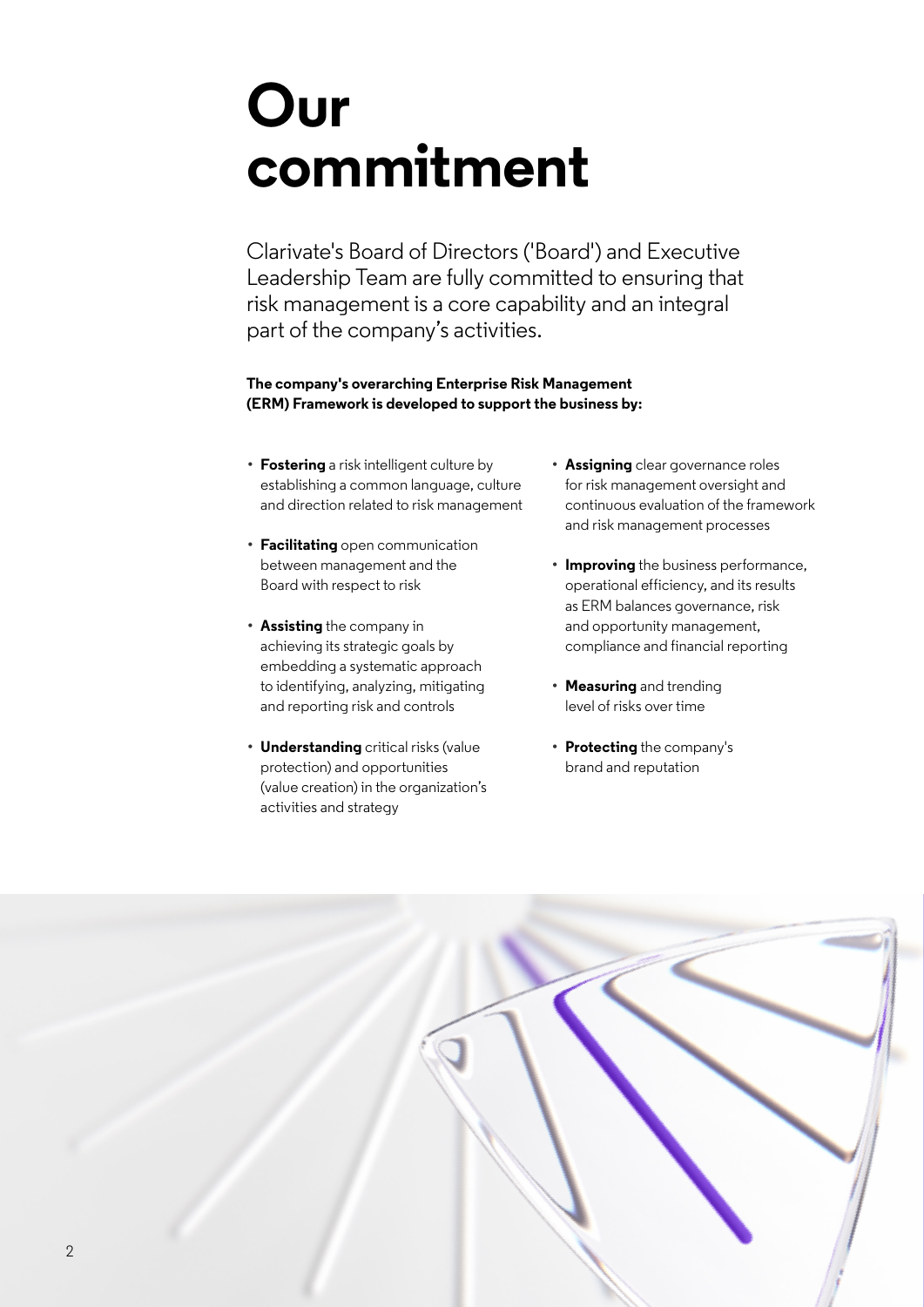# **ERM governance**

Our Enterprise Risk Management (ERM) Framework includes a comprehensive and defined accountability of the various components of a risk management process.

**Risk Management is the responsibility of every colleague in the company. Different stakeholders have different objectives and levels of accountability with respect to risk management.**

The Executive Leadership Team ensures that those who are responsible are equipped to fulfil their role by providing them with the appropriate authority, training and resources.

The assignment of roles and responsibilities takes into consideration the reality that a source of risk in one area can affect other areas, and thus an organization-wide focus and approach is essential.

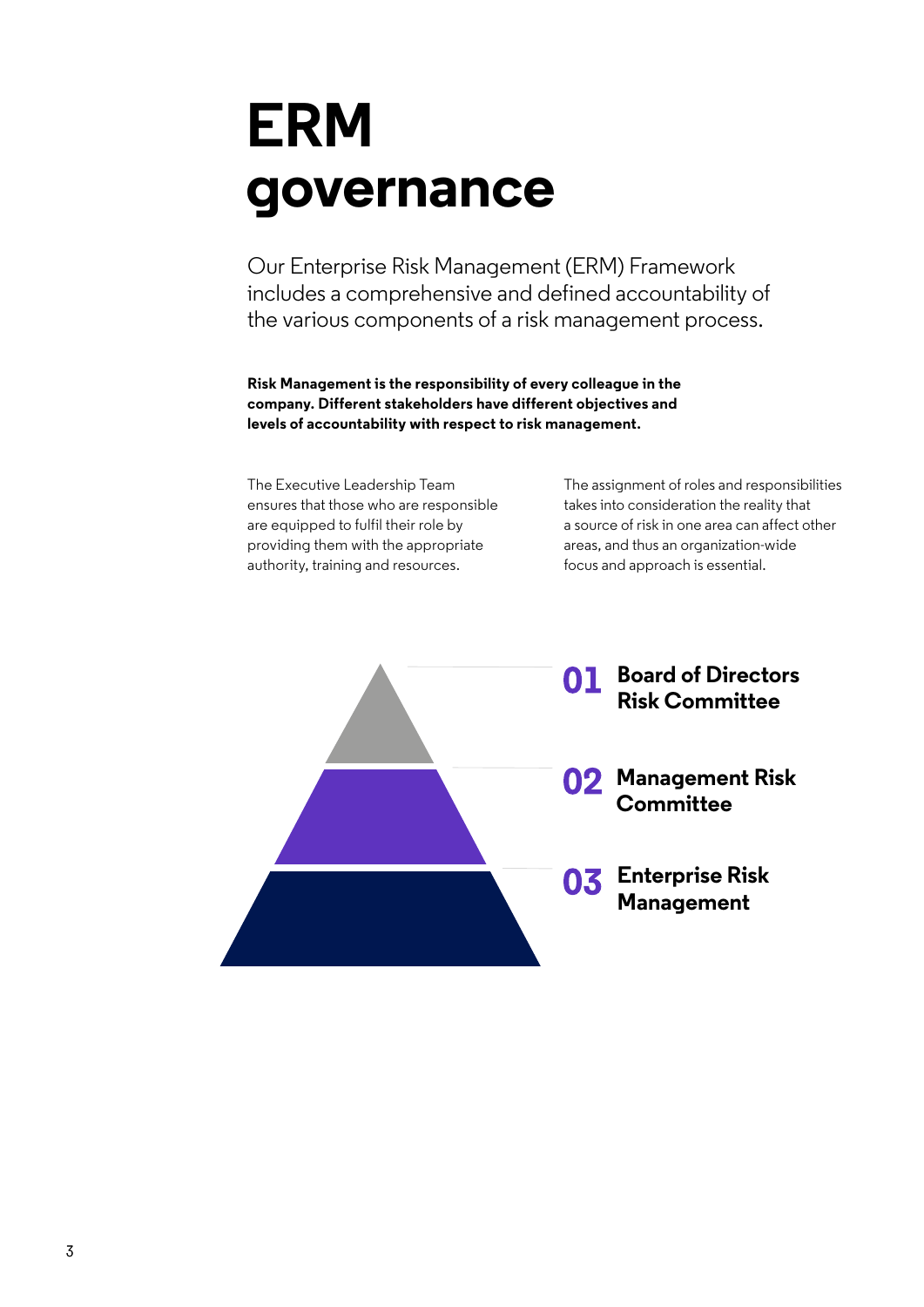# **Governance Roles**



## **Board of Directors Risk Committee**

- Review the organization's portfolio of risk and evaluate against agreed risk appetite
- Review ERM program: governance, process and adoption
- Individual prioritized risk oversight and allocation to the various committees



## **Management Risk Committee (MRC) and Executive Committee**

- Engage in identification and assessment of risks
- Oversee ERM processes and efforts to monitor, control and mitigate risks
- Ensure alignment to the strategic planning process and allocation of resources



## **Risk Owners / Business / Operational Risk Boards (Science and IP Group)**

- Make business decisions involving risk / opportunities within the appetite of the organization
- Identify, assess and respond to risks
- Monitor risks and report to the central risk team
- Appoint business risk and compliance liaison

### **ERM Program**

- Aggregate risk information
- Develop assessment scales and risk universe for the company
- Facilitate MRC, Operational Risk Boards and Executive Leadership Team, and other individual stakeholders, to identify, assess, develop response plans for and prioritize risks
- Monitor risks and risk response plans
- Report to BOD and shareholders (via Risk Factors in 10K)

## **Information Security, Corporate Compliance, Corporate Privacy, and other compliance and control functions**

• Provide guidance / support to ERM function and Business Units

### **Internal Audit**

### **(independent function — reports to the Audit Committee)**

- Testing response plans and activities
- Provides risk assurance to internal and external stakeholders
- Advice on best practices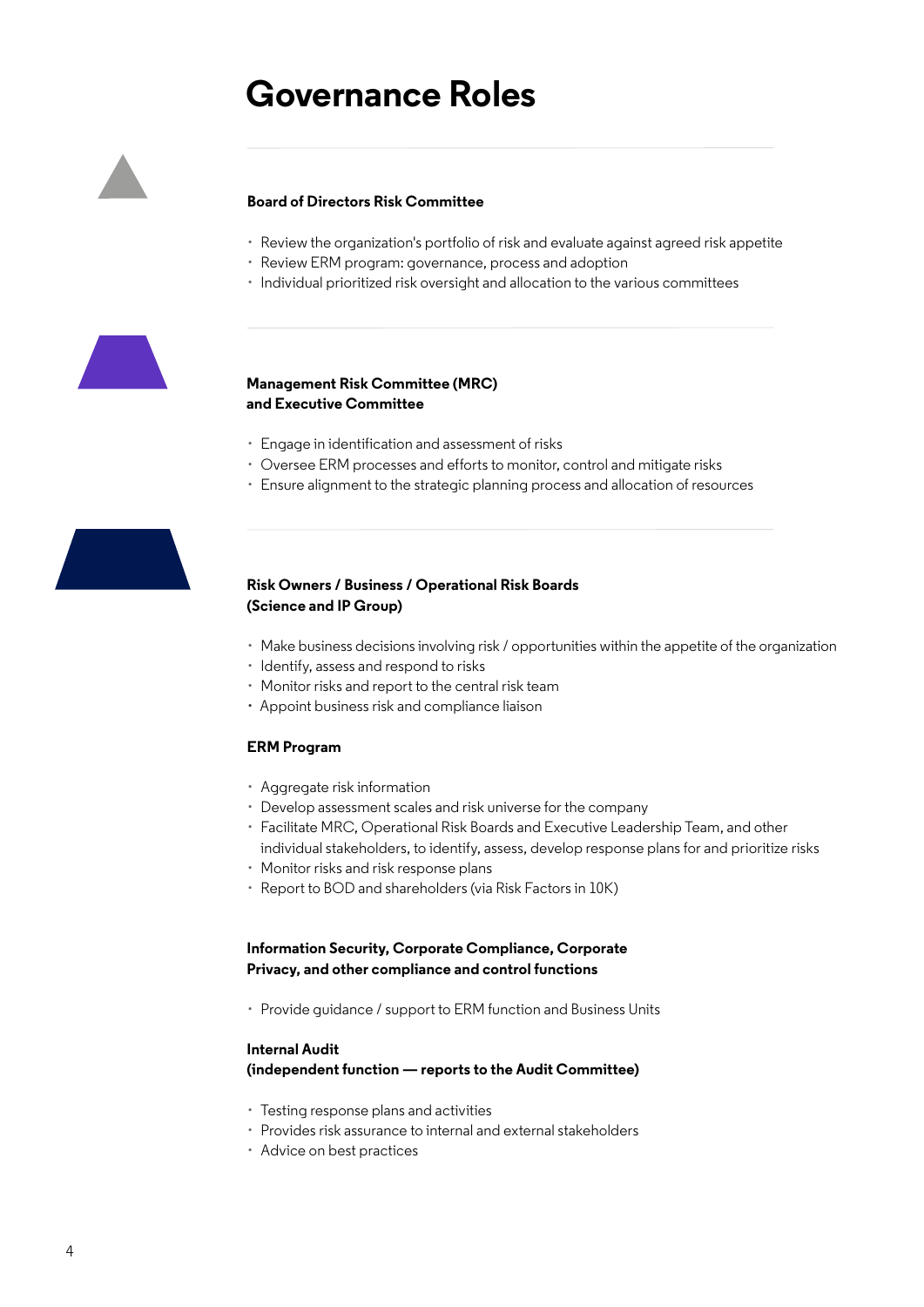

**The Risk Committee** is created by the Board of Directors of Clarivate to discharge the responsibilities set forth in the Risk Committee Charter. The governing charter can be found at **[Clarivate Risk Committee Charter](https://ir.clarivate.com/Cache/IRCache/3ddf1fc1-28db-9771-a9d4-e50c8165dfc7.PDF?O=PDF&T=&Y=&D=&FID=3ddf1fc1-28db-9771-a9d4-e50c8165dfc7&iid=5317848)**.

## **The Committee is responsible for the following matters:**

- To oversee management's policies and activities relating to the identification, evaluation, management and monitoring of the Company's critical enterprise risks, including risks associated with the Company's strategic initiatives, business plans and capital structure (the "Enterprise Risks");
- To review periodic reports from management pertaining to the Company's Business Units, products and services, including any major risks with respect to such Business Units, products and services, as the Committee deems appropriate;
- To review any material complaints received through the Company's Code of Conduct hotline (other than complaints regarding accounting, internal accounting controls or auditing matters, which shall be reviewed by the Audit Committee in accordance with the procedures established by it under such policy);
- To review and discuss with management the significant Enterprise Risks, the steps management is taking to assess and manage such risks and the adequacy of the Company's resources and infrastructure to fulfill its risk management responsibilities;
- To review periodic reports from management pertaining to cyber security programs and data protection controls and such other appropriate information security reports as the Committee deems appropriate;
- To review periodic reports from management on selected risk topics as the Committee deems appropriate from time to time encompassing major risks other than those delegated by the Board to other committees of the Board in their respective charters or otherwise;
- To oversee compliance with legal and regulatory requirements with respect to the conduct of the Company's business, except for those specific compliance matters under the jurisdiction of other Committees of the Board, as determined by the Board;
- To review periodic reports from management pertaining to corporate sustainability strategy and initiatives;
- To assign for review to other committees of the Board such selected risk topics identified by the Committee as the Committee determines is appropriate for effective oversight of such risk.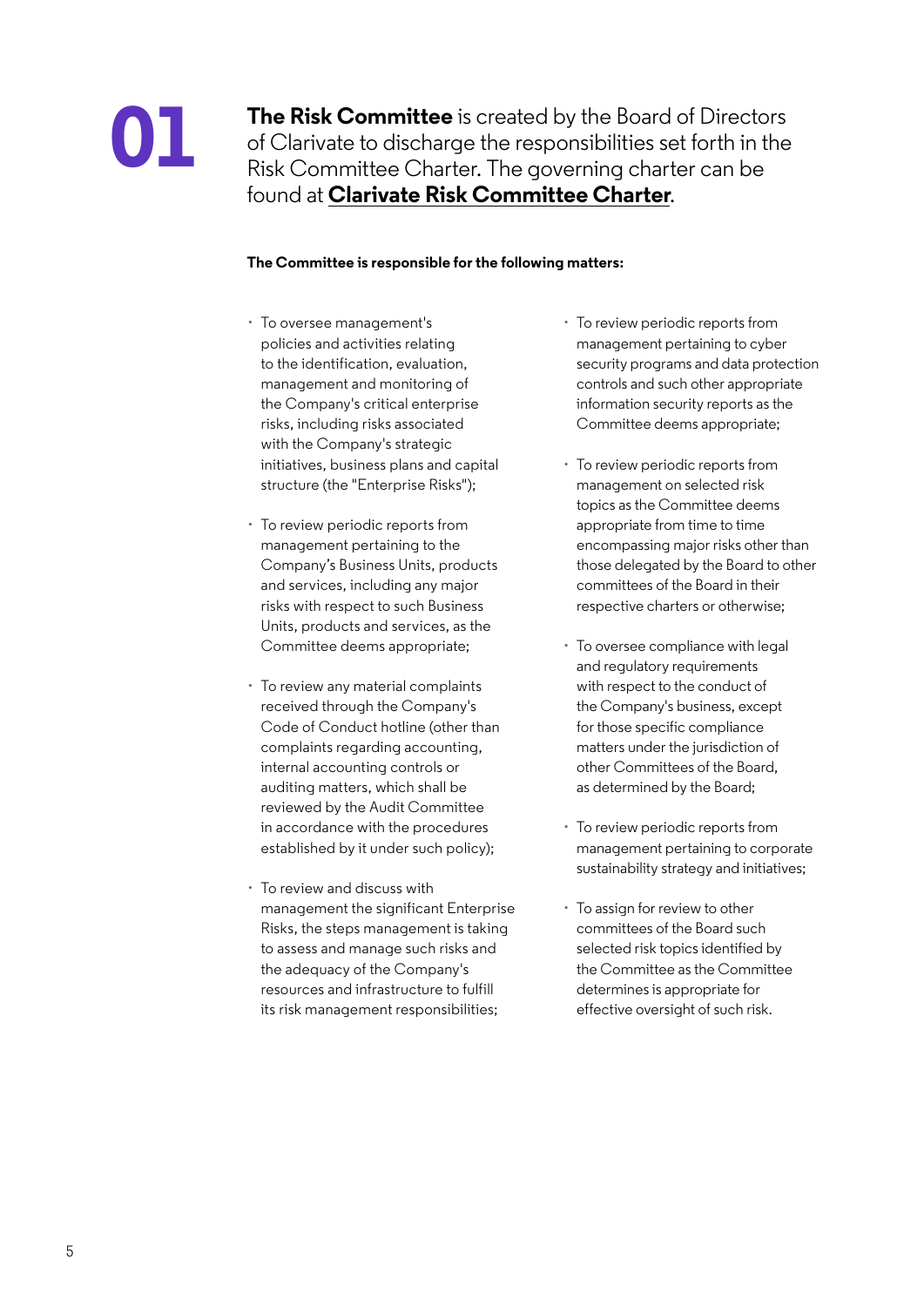

## **The Management Risk Committee** (MRC)

is an integral part of the Governance Framework for Enterprise Risk Management and has been established to serve as an internal forum for identifying, communicating, assessing, responding to, and monitoring risk and issues that could impact Clarivate.

**The responsibilities of this committee have been set forth in the Management Risk Committee Charter.** 



- responsible for maintaining a sustainable risk management program following the company wide ERM framework.
- Operational Risk Boards have been identified at our Business Unit level and these serve as an internal forum for identifying, communicating, assessing, responding to, and monitoring risks and issues that could impact Clarivate at an operational level.
- The Chief Risk Officer (CRO) is responsible for the establishment of the enterprise risk management process within the organization. ERM understands the relationship between risks across different categories (risk interdependencies). The CRO will facilitate the process to define risk oversight and accountability for managing risks at all levels of the company by presenting best practice, common risk management techniques and driving a consistent risk appetite.
- **Please refer to the Appendix for further details of how ERM integrates within the business, and outline of the key roles and responsibilities delegated to the CRO, Business Unit Leaders, and Operational Level Managers.**
- The CRO will collaborate with other teams that support our second line of defense: Compliance, Information Security, Privacy functions, etc. to ensure alignment of common objectives, evaluate common frameworks, establish coordinated reporting and minimize duplication of efforts.
- The Internal Audit function at Clarivate will provide ongoing advice, be a standing member of the MRC and include the ERM program as an auditable function in the Audit Universe.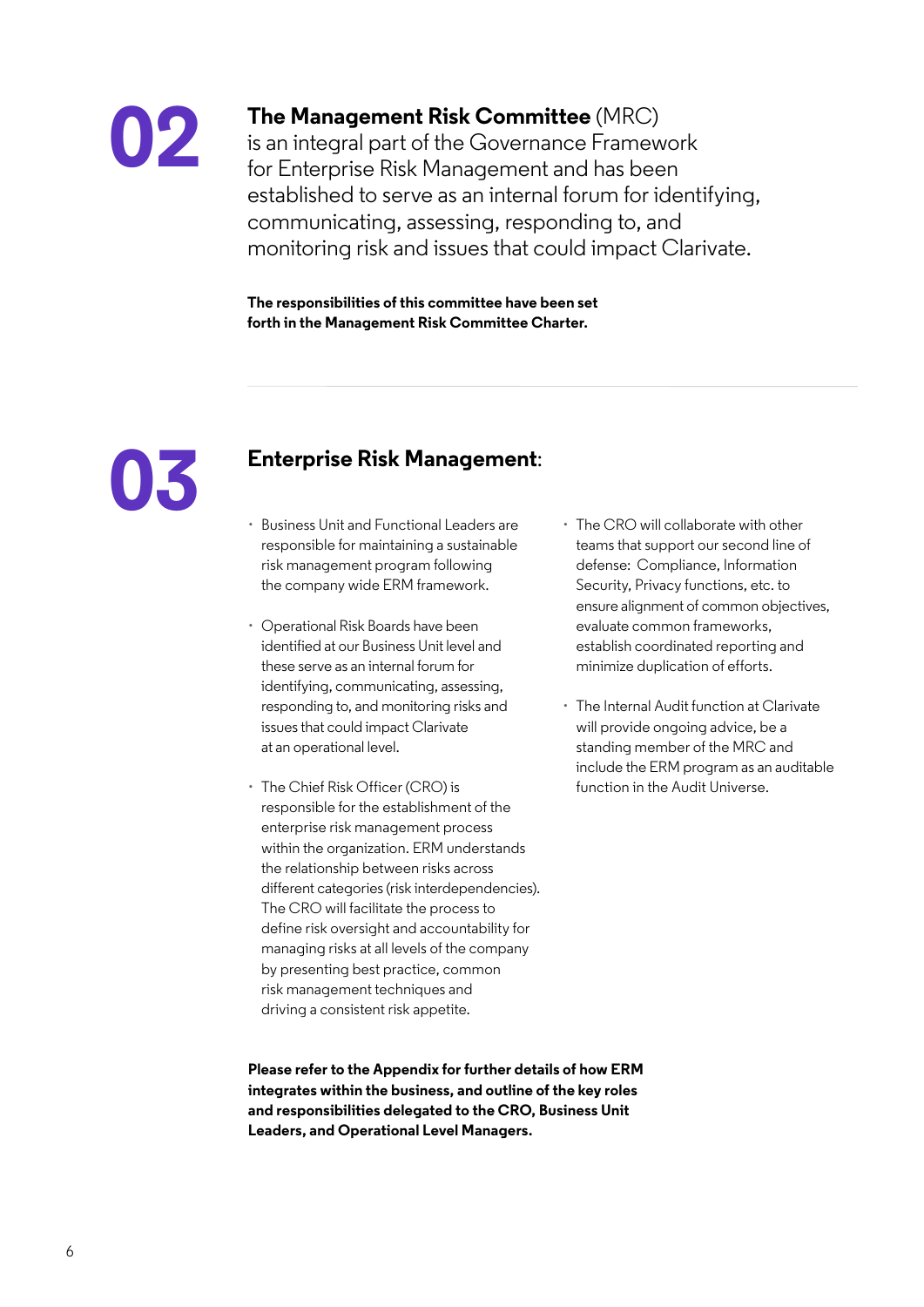# **ERM methodology**

ERM framework has been defined based on existing practices, leading guidance and recognized frameworks. The framework is supported by three pillars:



## **Governance Process Culture**

- Governance and oversight
- Framework, policy and procedures
- Roles and responsibilities



- Risk identification
- Risk assessment
- Risk response/treatment
- Risk monitoring
- Risk reporting



- Continuous improvement
- Technology enablement
- Education
- Training and awareness

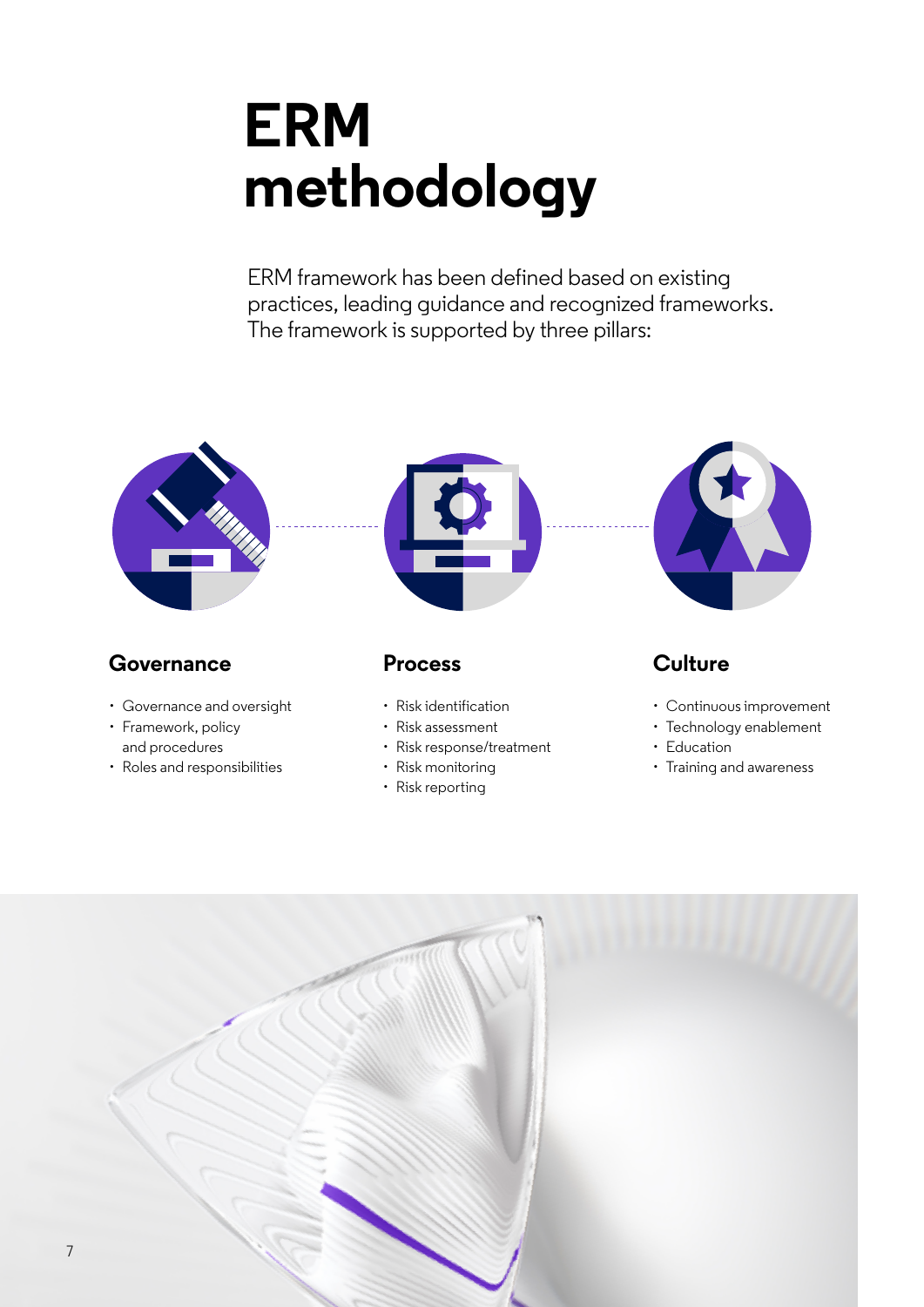

## **Governance**

A systematic and integrated risk management approach creates efficiency and effectiveness by promoting teamwork, strengthening trust, reducing redundancies and sharing responsibility.

## **Working within the business:**

- The following elements are **1 3** essential when managing risk:
	- **Assurance**: Stakeholders are assured that risk is being managed within the organization's risk tolerance.
	- **Oversight and Responsibility**: All critical risks facing the organization have been identified, managed and reported on a level and frequency that support the organization's risk tolerance.
	- **Ownership**: Risk owners are assigned and understand their responsibility for management, oversight and assurance.
	- **Accountability**: Risk owners and other parties are given appropriate authority and are made responsible and accountable for their roles in ERM.
- Risk response options for identified **2 6** risks will be assessed according to the organization's risk appetite. The four possible risk responses options are to:
	- **Avoid** (eliminate) the risk;
	- **Reduce** (mitigate) the risk;
	- **Transfer** the risk (for example, insurance; in part — share or transfer entire risk);
	- **Accept** the risk.
- A formal or informal evaluation of risk will be considered depending on the scope of the decision or action taken by the organization. This will be done both at the onset and throughout the life of the decision or action.
- Major risks must be managed **4** in a timely manner by defining, documenting and implementing risk treatment plans with clear actions, owners and deadlines.
- **5** There will be a desire to learn from events that have transpired — the risk management process is a cycle where experience provides key information for new decisions and actions. Open and appropriate communication of results and lessons learned is required to facilitate learning.
- **6** Clarivate's risk register will be evaluated regularly, at least annually. New risks will be considered and risks no longer relevant will be removed. The risk register will be refreshed by rating the likelihood and impact for each risk. This information is used to prioritize the risks and this, in turn, flows into the organization planning cycle.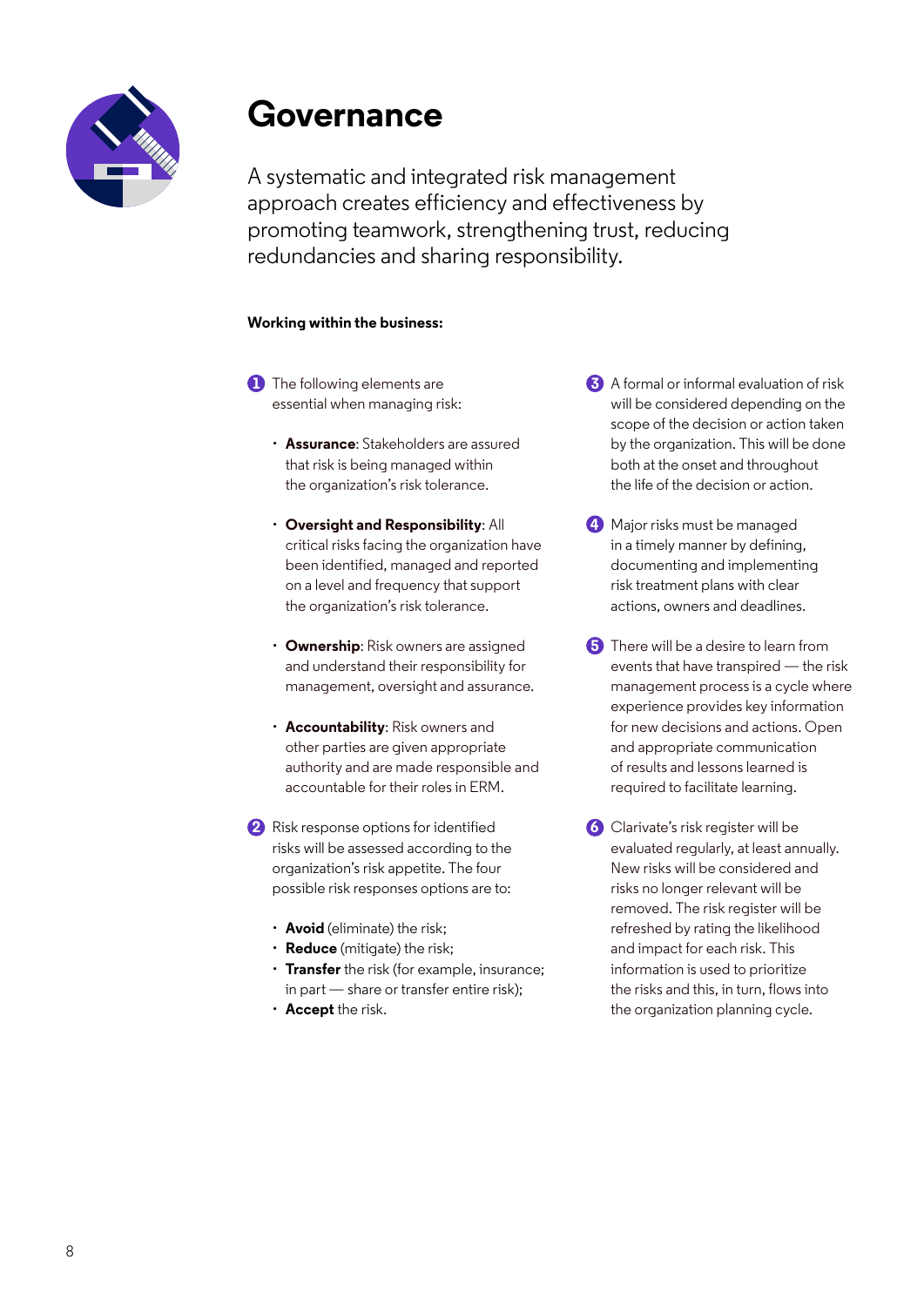

## **Process**

Five interrelated components form the basis for establishing and putting ERM into practice in the business.



The risk assessment evaluates the extent to which potential threat events and trends might affect the company's objectives.

**Threat events and trends are assessed by two criteria - impact and likelihood.**



# **Culture**

There are two necessary approaches that are together utilized for identifying key risks at the organization:

**1. Top-down approach** which starts by **2.** identifying enterprise-wide risks that affect the organization's strategic objectives.

**2. Bottom-up approach** which starts by identifying the assets at a Business Unit level, determining and assessing relevant threats and controls in place.

> **3.** Assessed risks are aggregated and rolled-up to division level and **4.** Clarivate group level.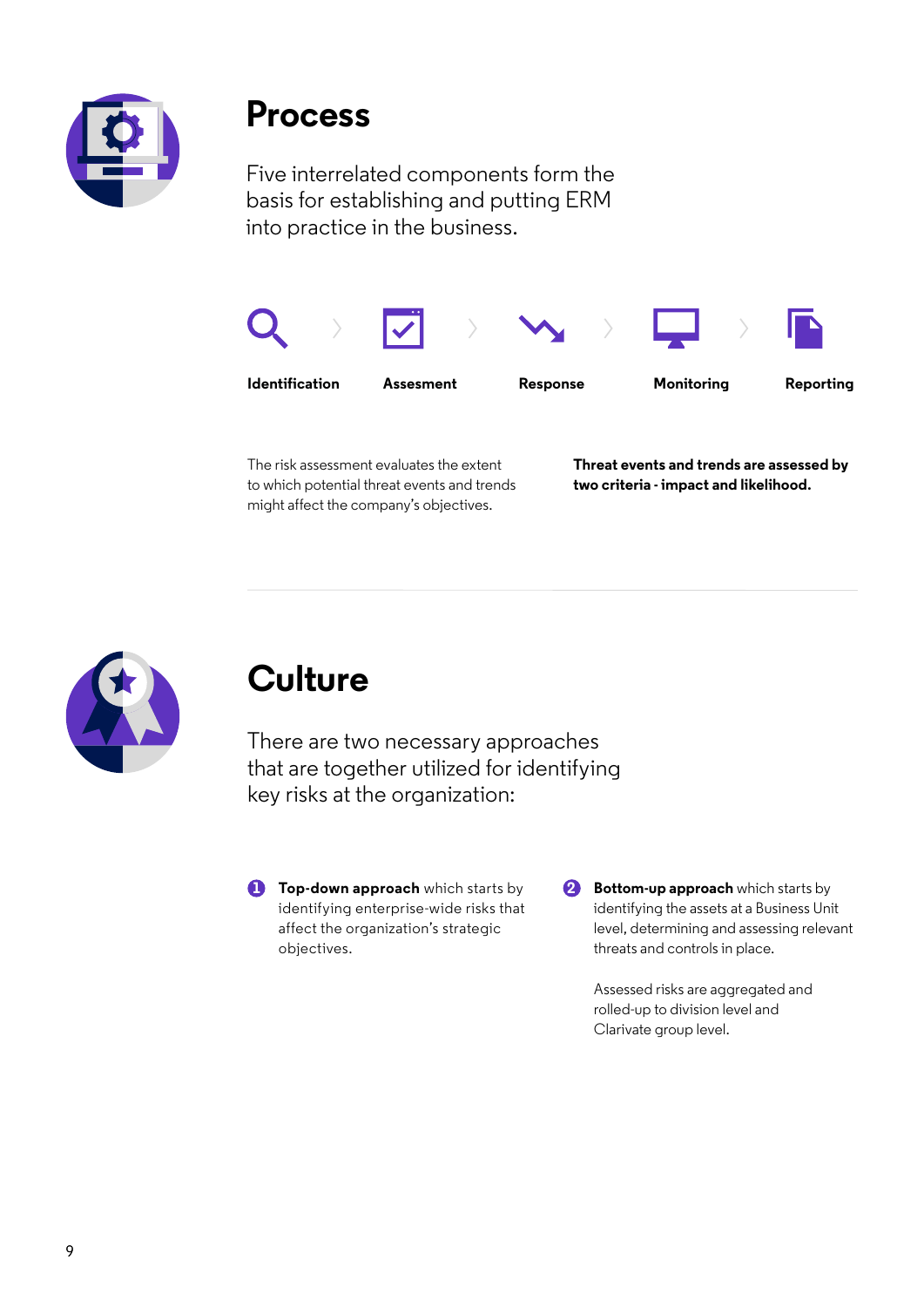## **Glossary**

The following definitions are used in defining the ERM Framework.

| <b>Risk</b>                      | Effect of uncertainty on organizational objectives. Risk is an event, situation or<br>circumstance that could deter the organization from achieving its objectives. Risk<br>is often classified in terms of a combination of the impact/consequences and the<br>associated probability / likelihood. The source of risk can be internal or external. |
|----------------------------------|------------------------------------------------------------------------------------------------------------------------------------------------------------------------------------------------------------------------------------------------------------------------------------------------------------------------------------------------------|
| <b>Risk Management</b>           | The identification, assessment, and response to risk to a specific objective<br>or within a specific risk category. A continuous risk management process<br>supports the accomplishment of an organization's strategic objectives.                                                                                                                   |
| <b>Risk Management Framework</b> | Provides a direction and guidance to strengthen risk management practices<br>within the organization.                                                                                                                                                                                                                                                |
| <b>Risk Owner</b>                | Person or entity with the responsibility and authority to manage an identified risk.                                                                                                                                                                                                                                                                 |
| <b>Risk Appetite</b>             | The amount and type of risk that an organization is willing to take to meet their<br>strategic objectives.                                                                                                                                                                                                                                           |
| <b>Risk Treatment</b>            | Measure or management action to treat risk. It includes the policies, procedures,<br>reporting and initiatives performed by the organization to ensure that the desired<br>risk response is carried out. These activities take place at all levels and functions<br>of the organization.                                                             |
| Likelihood                       | The probability of an event occurring.                                                                                                                                                                                                                                                                                                               |
| Impact                           | the severity of an event occurring; measured in terms of financial, operational<br>and strategic consequences.                                                                                                                                                                                                                                       |
| <b>Risk Communication</b>        | The process of identifying risk and informing relevant parties, to enable all<br>personnel to deliver on their responsibilities.                                                                                                                                                                                                                     |
| <b>Risk Register</b>             | Official recording of the identified risks facing the organization. A catalogue of the<br>full spectrum of risks (with impact and likelihood assessed) forms the organization<br>risk register.                                                                                                                                                      |
| Opportunity                      | A situation or circumstance that would allow the organization to fulfil or expand its<br>mission and strategy.                                                                                                                                                                                                                                       |
| <b>Residual Risk</b>             | The remaining risk after management has implemented risk response.                                                                                                                                                                                                                                                                                   |
| <b>Inherent Risk</b>             | The risk level or exposure without considering the actions that management<br>has taken or might take (For example, implementing controls).                                                                                                                                                                                                          |
| <b>Risk Aggregation</b>          | The process of integrating risk assessments at a corporate level to obtain<br>a complete view on the overall risk for the organization.                                                                                                                                                                                                              |
| <b>Risk Culture</b>              | The set of shared values and beliefs that governs attitudes towards risk-taking, care<br>and integrity, and determines how openly risks and losses are reported and discussed.                                                                                                                                                                       |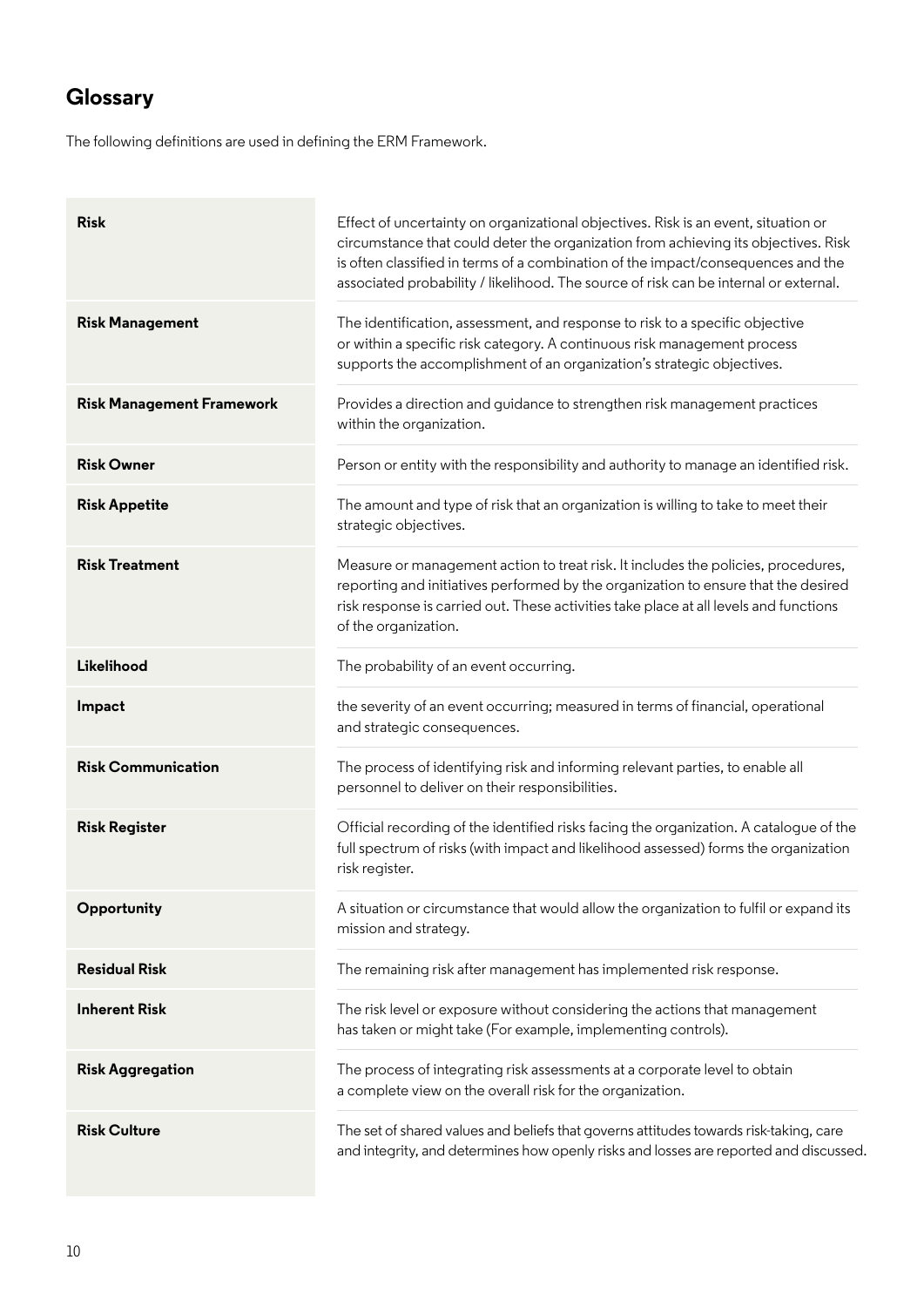## **Appendix**

| Team                                                                                           | Key roles and responsibilities                                                                                                                                                                                                                                                                                                                                                                                                                                                                                                                                                                                                                                                                                                                                                                                                                                                                                                                                                                                                                                                                                                                                                                                                                                                                                                                                                                                                                                                    |
|------------------------------------------------------------------------------------------------|-----------------------------------------------------------------------------------------------------------------------------------------------------------------------------------------------------------------------------------------------------------------------------------------------------------------------------------------------------------------------------------------------------------------------------------------------------------------------------------------------------------------------------------------------------------------------------------------------------------------------------------------------------------------------------------------------------------------------------------------------------------------------------------------------------------------------------------------------------------------------------------------------------------------------------------------------------------------------------------------------------------------------------------------------------------------------------------------------------------------------------------------------------------------------------------------------------------------------------------------------------------------------------------------------------------------------------------------------------------------------------------------------------------------------------------------------------------------------------------|
| <b>CRO</b>                                                                                     | Support and strengthen Risk Governance                                                                                                                                                                                                                                                                                                                                                                                                                                                                                                                                                                                                                                                                                                                                                                                                                                                                                                                                                                                                                                                                                                                                                                                                                                                                                                                                                                                                                                            |
|                                                                                                | • Supports Risk Committee, Management, and the Board and facilitates<br>implementation and coordination of governance, policy and appetite.<br>• Ensures risk management governance within Business Units is compatible<br>with enterprise governance.                                                                                                                                                                                                                                                                                                                                                                                                                                                                                                                                                                                                                                                                                                                                                                                                                                                                                                                                                                                                                                                                                                                                                                                                                            |
|                                                                                                | <b>Design and embed</b>                                                                                                                                                                                                                                                                                                                                                                                                                                                                                                                                                                                                                                                                                                                                                                                                                                                                                                                                                                                                                                                                                                                                                                                                                                                                                                                                                                                                                                                           |
|                                                                                                | • Designs and embed a consistent and sustainable approach for enterprise risk assessment,<br>assessment scales, risk universe, taxonomy.<br>• Establishes and integrates a sustainable corporate risk management framework to ensure<br>that the Business Units have processes in place to identify, measure, monitor, mitigate and<br>report on risks and associated mitigation strategies consistent with this policy and corporate<br>risk tolerances. Assists managers to integrate this into Business Unit's business planning and<br>performance management.<br>• Ensures risk information reporting processes are clear and opportunities exist for discussing<br>risk interdependencies to enable better exchange of risk information.<br><b>Ongoing Risk Monitoring and Reporting</b><br>• Works with the Risk Committee and MRC to establish regular reporting rhythm.<br>• Monitors risk profile and mitigation programs and routinely reports to MRC and Risk<br>Committee of the Board any material changes in the corporate risk profile.<br>• Independently oversees and assesses risk management and mitigation efforts. Reviews<br>Business Unit risk mitigation proposals for enterprise-wide alignment and considers<br>their potential impact on other mitigation plans across the organization.<br>• Develops compendium of risk mitigation best practices.<br>• Advocate for Business Unit-level risk mitigation funding that will affect enterprise risks. |
| Operational<br><b>Risk Boards,</b><br><b>Business Unit</b><br>and Functional<br><b>Leaders</b> | • In coordination with the CRO, the Operational Risk Boards will facilitate the incorporation of<br>Risk Management processes within their verticals.<br>• Business Unit and Functional leaders will incorporate risk management processes within<br>their purview.<br>• In coordination with CRO, Business Unit and Functional leaders should conduct deep dives<br>to identify risks and align / map risks to enterprise risks.<br>• Business Unit and Functional leaders will define internal monitoring approach, response<br>strategies and drive mitigation action plans.<br>• Manage day to day, short and long-term business risks and ensure activities are within risk<br>tolerances and in compliance with approved risk management policies, procedures and limits.<br>• Monitor mitigation strategies to verify their appropriateness and effectiveness.<br>• Regularly assess and report to the MRC any exceptions to risk management policies,<br>procedures and limits.                                                                                                                                                                                                                                                                                                                                                                                                                                                                                           |

• Develop key risk indicators that support ongoing monitoring of risk trends and benchmark against risk appetite.